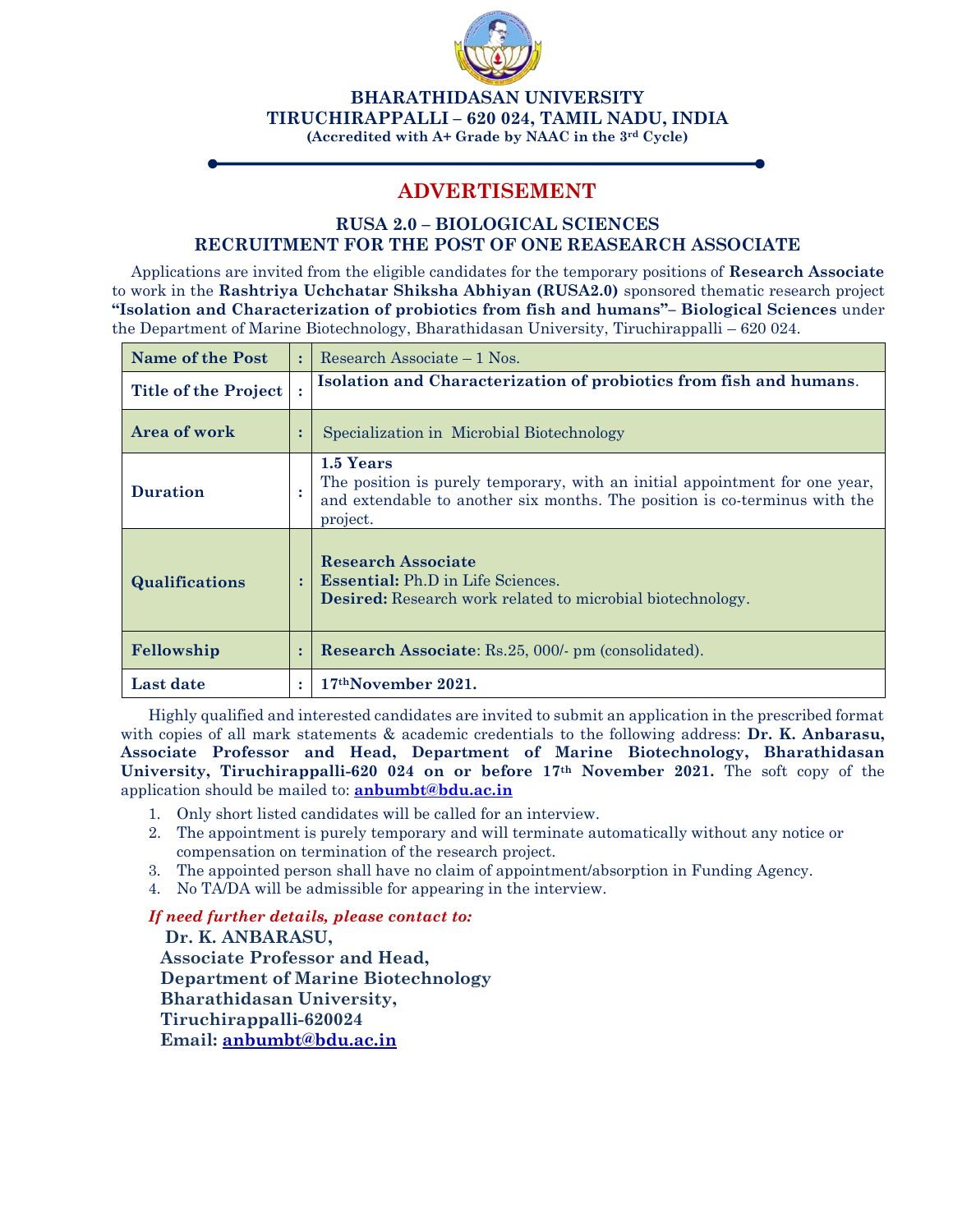

# **BHARATHIDASANUNIVERSITY TIRUCHIRAPPALLI -24**



Rashtriya Uchchatar Shiksha Abhiyan (RUSA) - 2.0-Biological Sciences

# **APPLICATION FORM FOR THE POST OF (Project Fellow/Assistant/Research Associate)**

(To be filled by Participating Investigator)

| Application number | Date of Receipt of the |  |
|--------------------|------------------------|--|
|                    | application            |  |
|                    |                        |  |

#### **1.Personal Details:**

| Full Name (In Capital)                                          |                          |                                      |
|-----------------------------------------------------------------|--------------------------|--------------------------------------|
| Date of Birth<br>(DD/MM/YY)                                     | Gender<br>(Male/Female)  | <b>Affix Recent</b><br>Passport Size |
| <b>Marital Status</b><br>(Married/Unmarried)                    | Nationality              | Photo                                |
| Category (Gen/BC/MBC/SC/ST) (Attach<br>the copy of certificate) |                          |                                      |
| <b>Address for Communication</b>                                | <b>Permanent Address</b> |                                      |
| Mobile no.                                                      | E-mail                   |                                      |
| Name of the post applied for :                                  |                          |                                      |
| Title of the Project Applied for:                               |                          |                                      |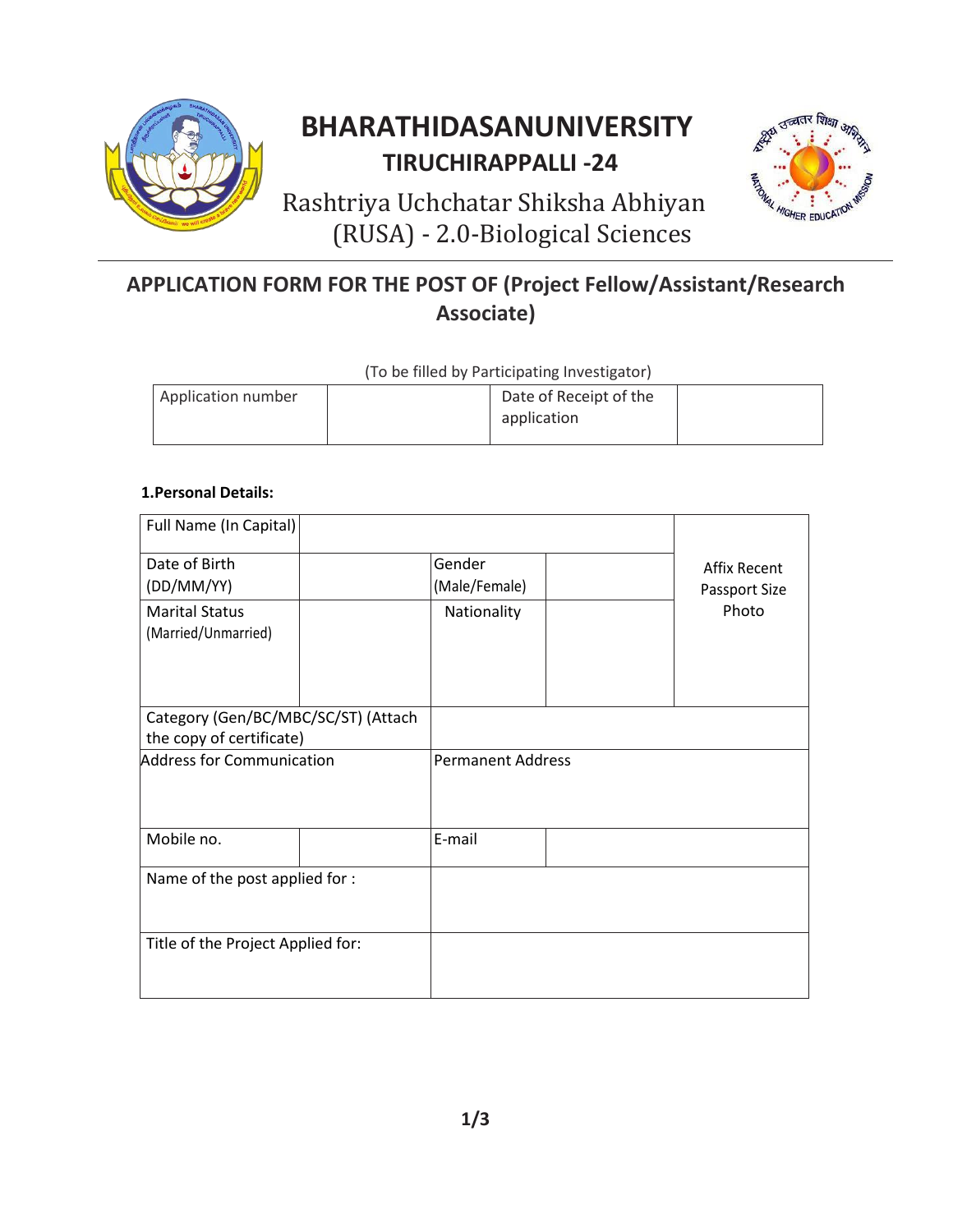# **2. Education Background (From Matriculation Onward; Attach the Xerox copies of the qualifying degree certificates and mark sheets)**

| S. No. Degree | <b>Board / University</b> | <b>Regular/Part time</b> | Year | <b>Division</b> | % Marks<br>/CGPA |
|---------------|---------------------------|--------------------------|------|-----------------|------------------|
|               |                           |                          |      |                 |                  |
|               |                           |                          |      |                 |                  |
|               |                           |                          |      |                 |                  |
|               |                           |                          |      |                 |                  |

# **3. Qualifying Examination (GATE/CSIR/UGC/NET/Others)**

| S. No. | Qualifying  <br>Examination | <b>Branch</b> | Year | Valid up to | Percentile   All India Rank | Any other<br>information |
|--------|-----------------------------|---------------|------|-------------|-----------------------------|--------------------------|
|        |                             |               |      |             |                             |                          |
|        |                             |               |      |             |                             |                          |

# **4. Professional Experience (Attach the Xerox Copies of experience certificates)**

| S. No. | <b>Designation</b> | <b>Name of Organization</b> | <b>Period</b> |    | <b>Nature of Work</b> |
|--------|--------------------|-----------------------------|---------------|----|-----------------------|
|        |                    |                             | <b>From</b>   | To |                       |
|        |                    |                             |               |    |                       |
|        |                    |                             |               |    |                       |
|        |                    |                             |               |    |                       |
|        |                    |                             |               |    |                       |

#### **5. Research Details:**

| Title of M.Sc.,        |  |  |
|------------------------|--|--|
| Dissertation/          |  |  |
| <b>PhD</b> Thesis      |  |  |
| Name of the Supervisor |  |  |
| and affiliation        |  |  |